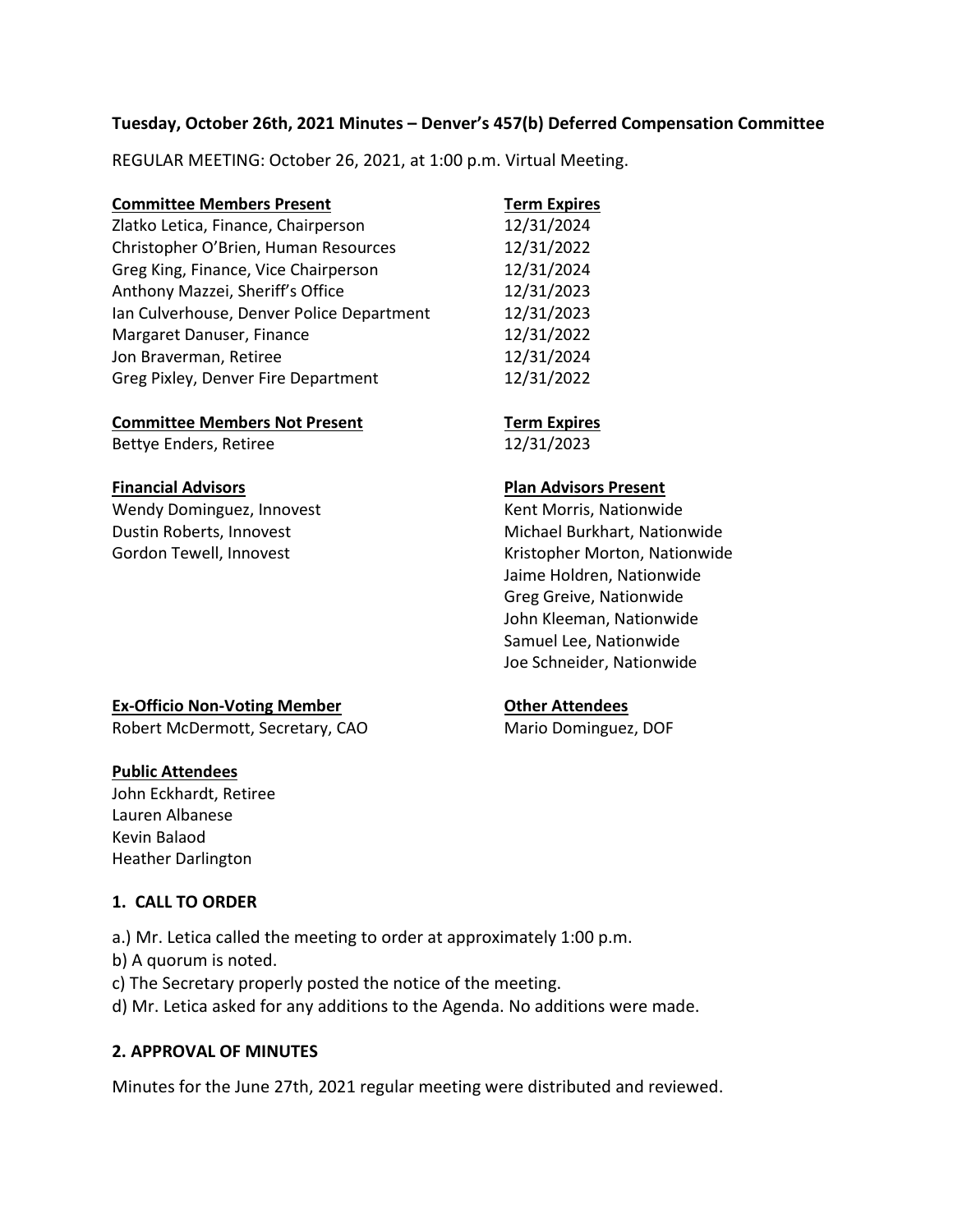## **Discussion:** None

**Motion:** A motion offered by Chris O'Brien, duly seconded by Ian Culverhouse, to approve the minutes from the June 27th, 2021 meeting and to direct the Secretary to sign and to certify those minutes as final. The motion carried by the following vote:

Aye: Letica, Mazzei, Culverhouse, O'Brien, Danuser, Braverman Nay: 0 Abstain: Pixley, King

## **3. OLD BUSINESS:**

- a. **Nationwide – Near Retirement Marketing:** Michael Burkhart discussed assets that rolled out of the Plan in the  $3^{rd}$  quarter and possible strategy change in near retirement marketing efforts.
- b. **CPPC Conference:** Zlatko Letica updated the committee on information and takeaways from the CPPC conference.

## **4. NEW BUSINESS:**

- a. **Brokerage Window Review:** Zlatko Letica and Wendy Dominguez discussed risks and fiduciary responsibilities of offering a Brokerage Window and the need for a review.
- b. **Nationwide – Quarterly Update:** Joe Schneider and Samuel Lee discussed a pilot program of guided financial wellness tools developed by Nationwide that are now available to participants. Michael Burkhart is to send out 2020-2021 Summit Savings Plan Metrics handout and the 3<sup>rd</sup> Quarter 2021 CCD Summit Savings Plan handout to the committee.

### **Discussion:** None

**Motion:** A motion offered by Greg Pixley and duly seconded by Chris O'Brien to approve the Nationwide Guided Financial Wellness experience program as presented to the Committee today.

Aye: Letica, King, Mazzei, Culverhouse, O'Brien, Danuser, Braverman, Pixley Nay: 0 Abstain: 0

- c. **Innovest – Quarterly Update:** Wendy Dominguez reviewed the 3rd Quarter Plan Review handout, highlighted economic data on inflation, and discussed fund performance.
- d. **Return to In Person meetings:** Zlatko Letica asked for feedback on returning to in person meetings in 2022.
- e. **December Meeting Discussion:** Zlatko Letica asked for feedback on canceling the December regular meeting.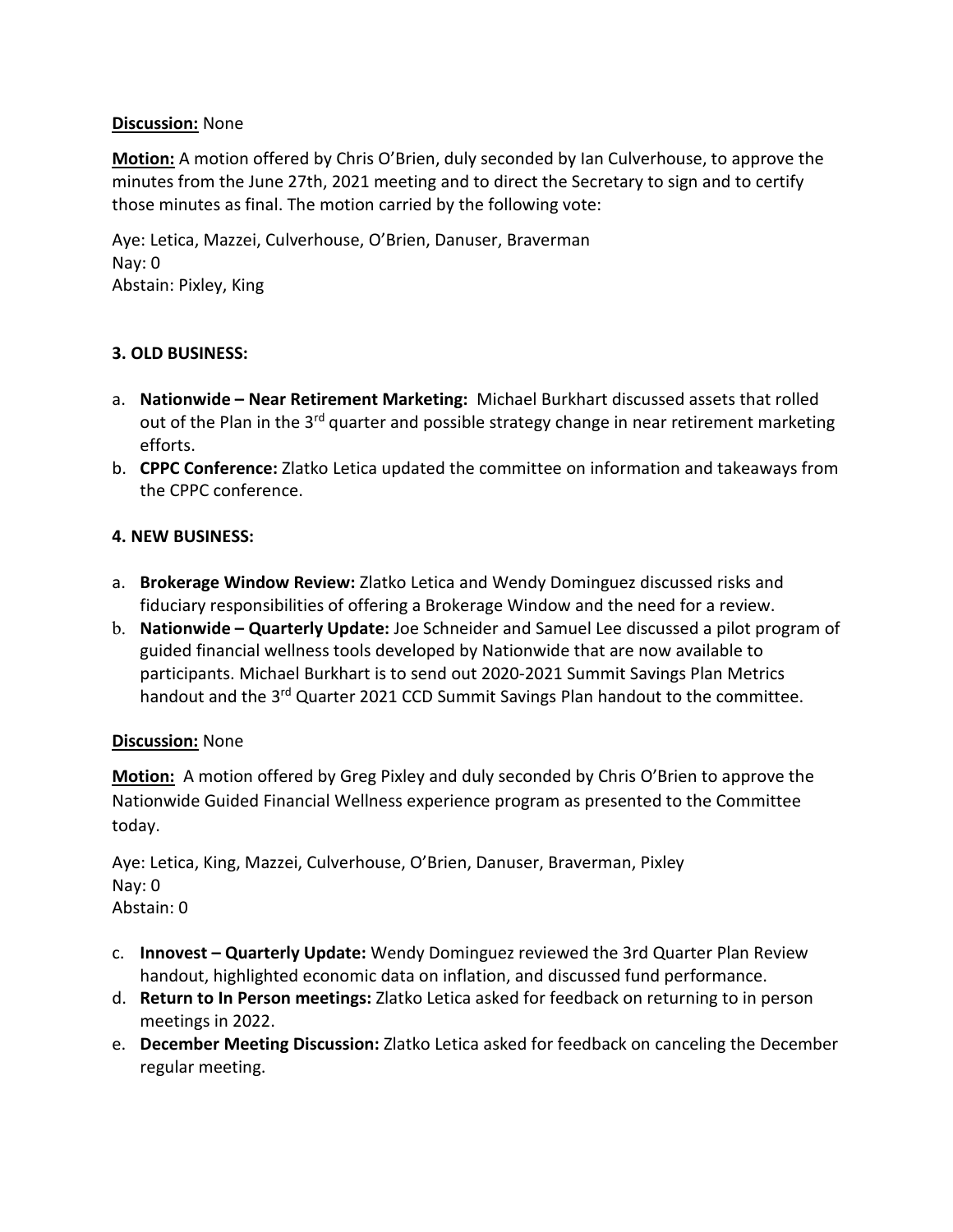- f. **January 2022 First Meeting Schedule:** Zlatko Letica discussed options on dates and location for the January 2022 first meeting.
	- a. **Officer Elections –** Zlatko Letica reminded the committee of the election of officers at the first 2022 meeting.
- g. **2022 Planning Meeting Schedule:** Zlatko Letica discussed dates and location of the 2022 strategic planning meeting.

# **5. SUB-COMMITTEE REPORTS**

- a. **Branding committee:** No update
- b. **DERP/FPPA Partnership Sub-Committee:** No update
- c. **Investment Sub-Committee:** Greg King and Gordon Tewell discussed the review of the Diamond Hill Fund done by the investment sub-committee and Innovest, as well as the recommendation to replace the Diamond Hill Fund and the fund options to replace the fund.

## **Discussion:** None

**Motion:** A motion offered by Greg King and duly seconded by Greg Pixley to replace the Diamond Hill Fund with Boston Partners Small Cap Value II fund as recommended by the investment sub-committee and as approved by Innovest.

Aye: Letica, King, Mazzei, Culverhouse, O'Brien, Danuser, Braverman, Pixley Nay: 0 Abstain: 0

- d. **Plan Document Review Sub-Committee:** No update. Moving the Update re Nationwide Trust Document / Adoption Agreement to the next meeting.
- e. **Budget Sub-Committee:** Jamie Holdren discussed the 2022 budget, expenses, and the head count fee.

## **Discussion:** None

**Motion:** A motion offered by Margaret Danuser and duly seconded by Anthony Mazzei to approve the 2022 budget as presented and discussed by the Committee and to reduce the 2022 headcount fee to \$11.00 per participant.

Aye: Letica, King, Mazzei, Culverhouse, O'Brien, Danuser, Braverman, Pixley Nay: 0 Abstain: 0

f. **Goals Sub-Committee:** Zlatko Letica mentioned that sub-committee is looking for opportunities to visit different agencies across the City to increase participation in the Summit Savings Plan.